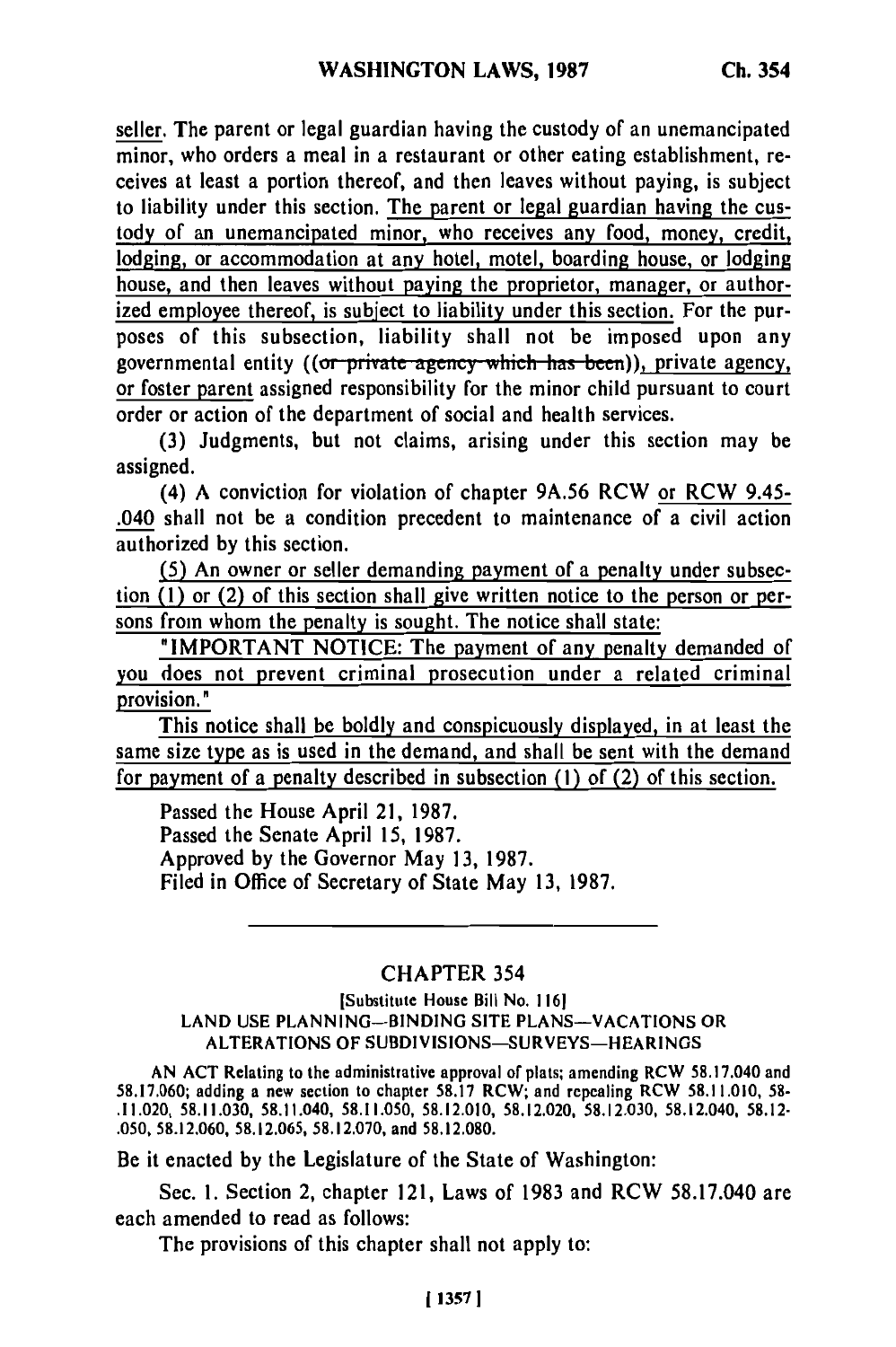(1) Cemeteries and other burial plots while used for that purpose;

(2) Divisions of land into lots or tracts each of which is one-one hundred twenty-eighth of a section of land or larger, or five acres or larger if the land is not capable of description as a fraction of a section of land, unless the governing authority of the city, town, or county in which the land is situated shall have adopted a subdivision ordinance requiring plat approval of such divisions: PROVIDED, That for purposes of computing the size of any lot under this item which borders on a street or road, the lot size shall be expanded to include that area which would be bounded by the center line of the road or street and the side lot lines of the lot running perpendicular to such center line;

(3) Divisions made by testamentary provisions, or the laws of descent:

(4) Divisions of land into lots or tracts classified for industrial or commercial use when the  $((\text{governing body-of-the}))$  city, town, or county has approved a binding site plan for the use of the land in accordance with local regulations((: PROVIDED, That when a binding site plan authorizes a sale or other transfer of ownership of a lot, parcel, or tract, the binding site plan shall be filed for record in the county auditor's office on each lot, parcel, or tract created pursuant to the binding site plan: PROVIDED FURTHER; That the binding site plan and all of its requirements shall be legally enforceable on the purchaser or other person acquiring ownership of the lot. parcel, or tract: AND PROVIDED FURTHER, That sale or transfer of such a lot, parcel, or tract in violation of the binding site plan, or without obtaining binding site plan approval, shall be considered a violation of chapter 58.17 RCW and shall be restrained by injunctive action and be illegal as provided in chapter 58.17 RCW));

(5) A division for the purpose of lease when no residential structure other than mobile homes or travel trailers are permitted to be placed upon the land when the ((governing body of the)) city, town, or county has approved a binding site plan for the use of the land in accordance with local regulations;

(6) A division made for the purpose of alteration by adjusting boundary lines, between platted or unplatted lots or both, which does not create any additional lot, tract, parcel, site, or division nor create any lot, tract, parcel, site, or division which contains insufficient area and dimension to meet minimum requirements for width and area for a building site; and

(7) A division which is made by subjecting a portion of a parcel or tract of land to chapter 64.32 RCW if a city, town, or county has approved a binding site plan for all of such land.

NEW SECTION. Sec. 2. A new section is added to chapter 58.17 RCW to read as follows:

A city, town, or county may adopt by ordinance procedures for the divisions of land by use of a binding site plan as an alternative to the procedures required by this chapter. The ordinance shall be limited and only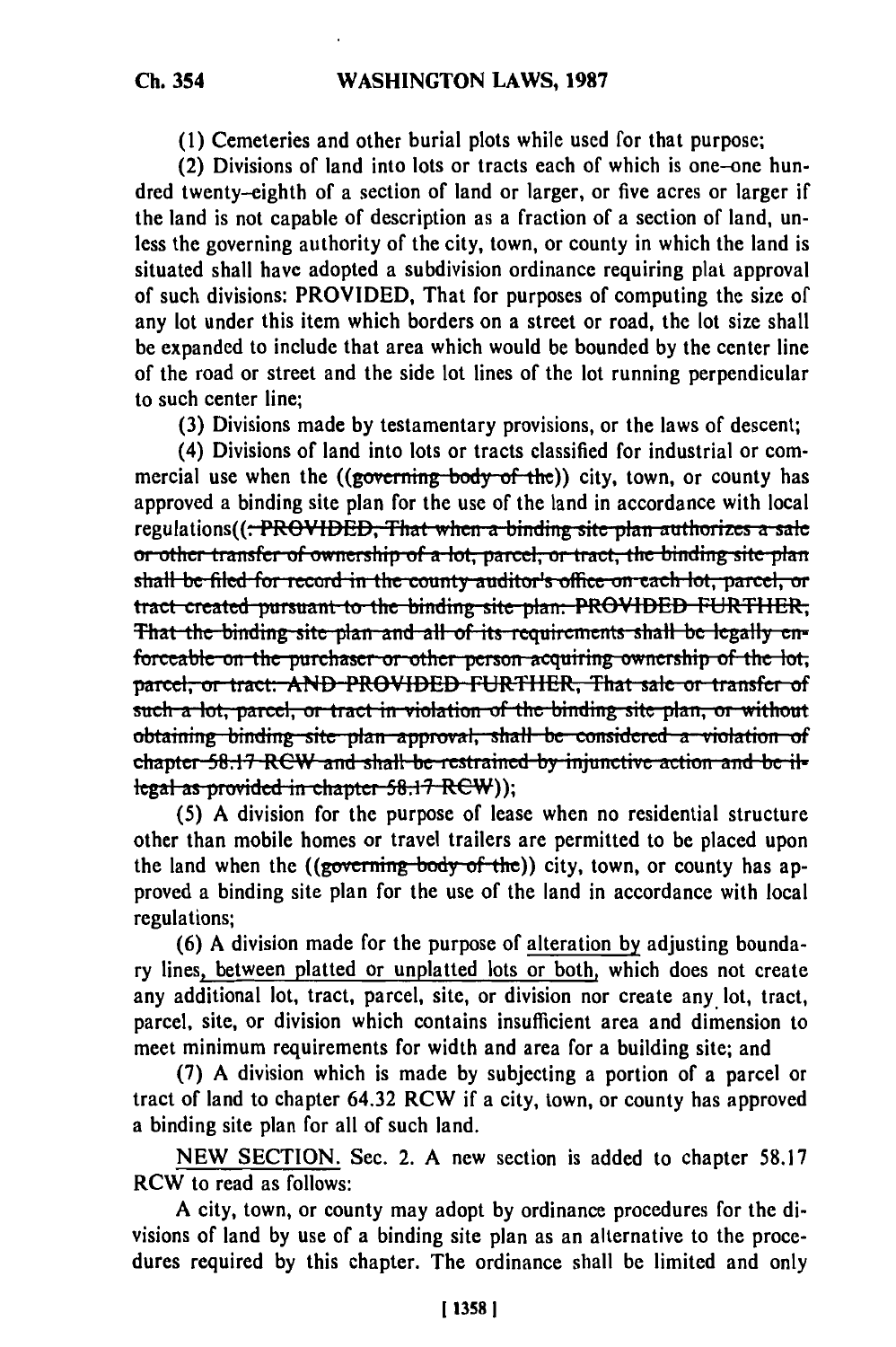apply to one or more of the following: **(1)** The use of a binding site plan to divisions for sale or lease of commercially or industrially zoned property as provided in RCW 58.17.040(4); (2) divisions of property for lease as provided for in RCW **58.17.040(5);** and **(3)** divisions of property as provided for in RCW **58.17.040(7).** Such ordinance may apply the same or different requirements and procedures to each of the three types of divisions and shall provide for the alteration or vacation of the binding site plan, and may provide for the administrative approval of the binding site plan.

The ordinance shall provide that after approval of the general binding site plan for industrial or commercial divisions subject to a binding site plan, the approval for improvements and finalization of specific individual commercial or industrial lots shall be done **by** administrative approval.

The binding site plan, after approval, and/or when specific lots are administratively approved, shall be filed with the county auditor with a record of survey. Lots, parcels, or tracts created through the binding site plan procedure shall be legal lots of record. The number of lots, tracts, parcels, sites, or divisions shall not exceed the number of lots allowed **by** the local zoning ordinances.

**All** provisions, conditions, and requirements of the binding site plan shall be legally enforceable on the purchaser or any other person acquiring a lease or other ownership interest of any lot, parcel, or tract created pursuant to the binding site plan.

Any sale, transfer, or lease of any lot, tract, or parcel created pursuant to the binding site plan, that does not conform to the requirements of the binding site plan or without binding site plan approval, shall be considered a violation of chapter **58.17** RCW and shall be restrained **by** injunctive action and be illegal as provided in chapter **58.17** RCW.

**NEW SECTION.** Sec. **3. A** new section is added to chapter **58.17** RCW to read as follows:

Whenever any person is interested in the vacation of any subdivision or portion thereof, or any area designated or dedicated for public use, that person shall file an application for vacation with the legislative authority of the city, town, or county in which the subdivision is located. The application shall set forth the reasons for vacation and shall contain signatures of all parties having an ownership interest in that portion of the subdivision subject to vacation. If the subdivision is subject to restrictive covenants which were filed at the time of the approval of the subdivision, and the application for vacation would result in the violation of a covenant, the application shall contain an agreement signed **by** all parties subject to the covenants providing that the parties agree to terminate or alter the relevant covenants to accomplish the purpose of the vacation of the subdivision or portion thereof.

When the vacation application is specifically for a county road or city or town street, the procedures for road vacation or street vacation in chapter **36.87** or **35.79** RCW shall be utilized for the road or street vacation. When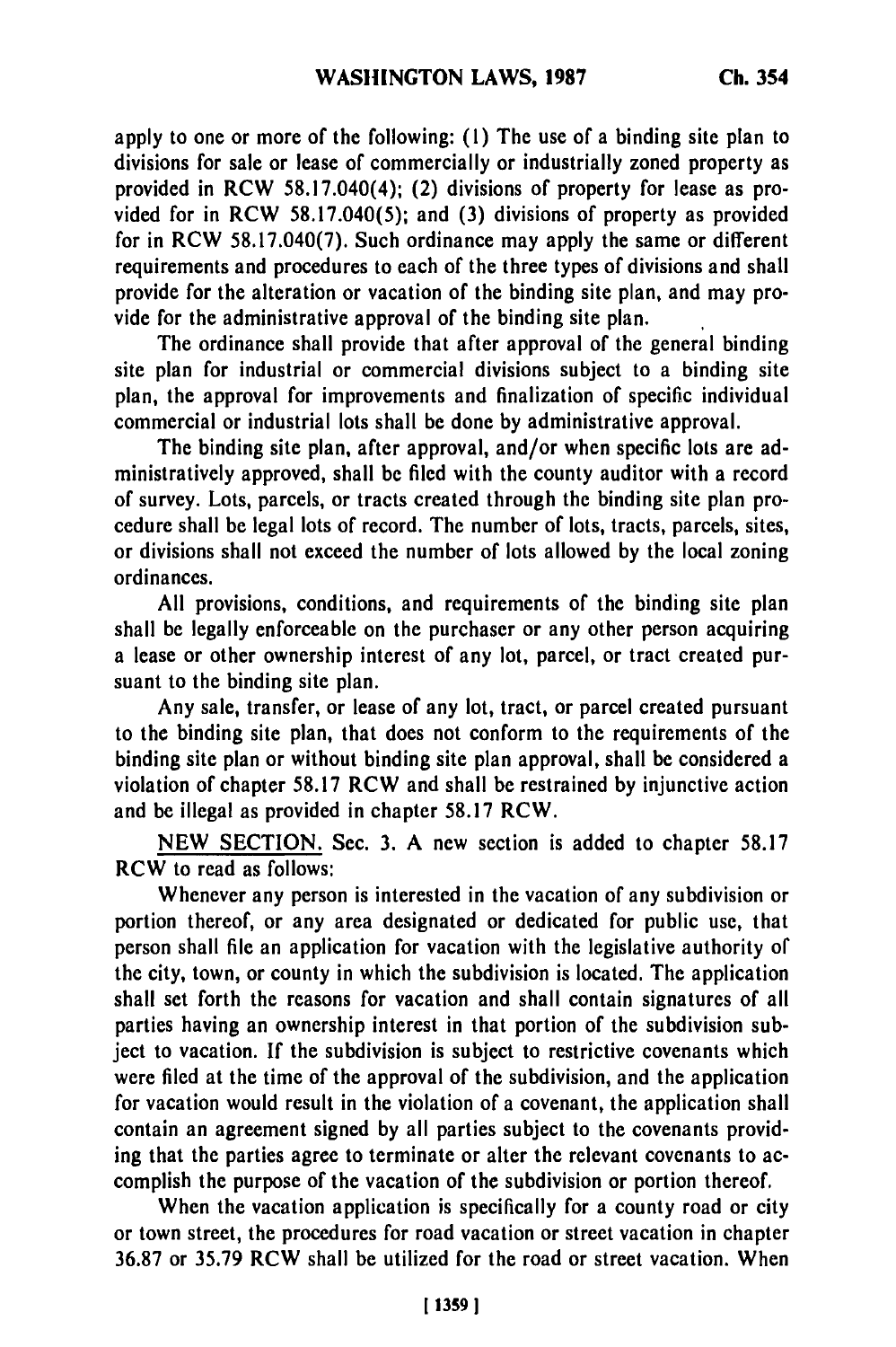**the** application is for the vacation of the plat together with the roads and/or streets, the procedure for vacation in this section shall be used, but vacations of streets may not be made that are prohibited under RCW **35.79.030,** and vacations of roads may not be made that are prohibited under RCW **36.87.130.**

The legislative authority of the city, town, or county shall give notice as provided in RCW **58.17.080** and **58.17.090** and shall conduct a public hearing on the application for a vacation and may approve or deny the application for vacation of the subdivision after determining the public use and interest to be served **by** the vacation of the subdivision. **If** any portion of the land contained in the subdivision was dedicated to the public for public use or benefit, such land, if not deeded to the city, town, or county, shall be deeded to the city, town, or county unless the legislative authority shall set forth findings that the public use would not be served in retaining title to those lands.

Title to the vacated property shall vest with the rightful owner as shown in the county records. **If** the vacated land is land that was dedicated to the public, for public use other than a road or street, and the legislative authority has found that retaining title to the land is not in the public interest, title thereto shall vest with the person or persons owning the property on each side thereof, as determined **by** the legislative authority. When the road or street that is to be vacated was contained wholly within the subdivision and is part of the boundary of the subdivision, title to the vacated road or street shall vest with the owner or owners of property contained within the vacated subdivision.

This section shall not be construed as applying to the vacation of any plat of state granted-tide or shore lands.

**NEW SECTION.** Sec. 4. A new section is added to chapter **58.17** RCW to read as follows:

When any person is interested in the alteration of any subdivision or the altering of any portion thereof, except as provided in RCW **58.17.040(6),** that person shall submit an application to request the alteration to the legislative authority of the city, town, or county where the subdivision is located. The application shall contain the signatures of the majority of those persons having an ownership interest of lots, tracts, parcels, sites, or divisions in the subject subdivision or portion to **be** altered. **If** the subdivision is subject to restrictive covenants which were filed at the time of the approval of the subdivision, and the application for alteration would result in the violation of a covenant, the application shall contain an agreement signed **by** all parties subject to the covenants providing that the parties agree to terminate or alter the relevant covenants to accomplish the purpose of the alteration of the subdivision or portion thereof.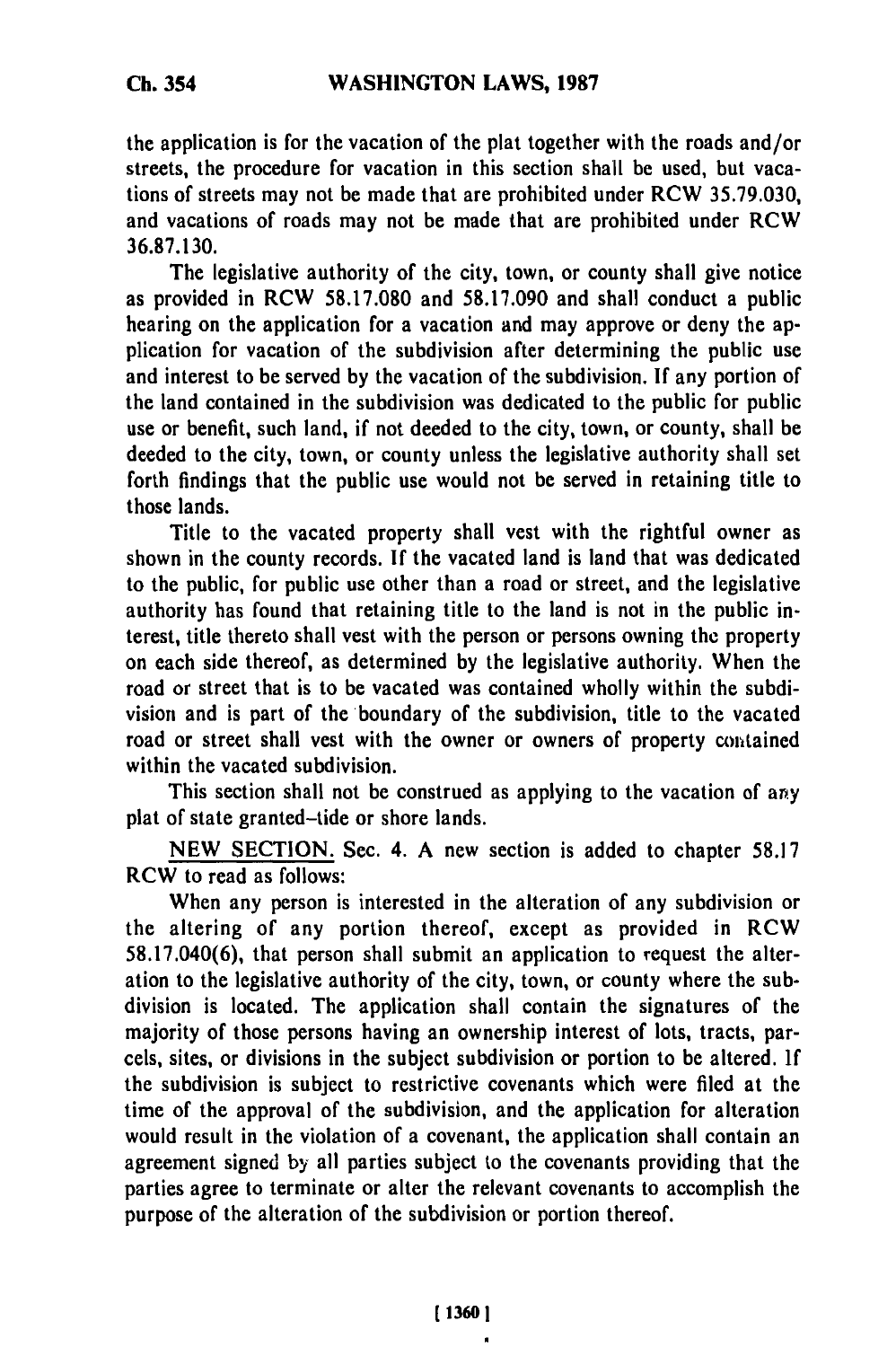Upon receipt of an application for alteration, the legislative body shall provide notice of the application to all owners of property within the subdivision, and as provided for in RCW 58.17.080 and 58.17.090. The notice shall either establish a date for a public hearing or provide that a hearing may be requested **by** a person receiving notice within fourteen days of receipt of the notice.

The legislative body shall determine the public use and interest in the proposed alteration and may deny or approve the application for alteration. **If** any land within the alteration is part of an assessment district, any outstanding assessments shall be equitably divided and levied against the remaining lots, parcels, or tracts, or be levied equitably on the lots resulting from the alteration. **If** any land within the alteration contains a dedication to the general use of persons residing within the subdivision, such land may be altered and divided equitably between the adjacent properties.

After approval of the alteration, the legislative body shall order the applicant to produce a revised drawing of the approved alteration of the final plat or short plat, which after signature of the legislative authority, shall be filed with the county auditor to become the lawful plat of the property.

This section shall not be construed as applying to the alteration or replatting of any plat of state-granted tide or shore lands.

Sec. **5.** Section **6,** chapter 271, Laws of 1969 **ex.** scss. as amended **by** section **3,** chapter 134, Laws of 1974 ex. sess. and RCW 58.17.060 are each amended to read as follows:

The legislative body of a city, town, or county shall adopt regulations and procedures, and appoint administrative personnel for the summary approval of short plats and short subdivisions((<del>, or revision thereof</del>)) or alteration or vacation thereof. When an alteration or vacation involves a public dedication, the alteration or vacation shall be processed as provided in section **3** or 4 of this 1987 act. Such regulations shall be adopted **by** ordinance and may contain wholly different requirements than those governing the approval of preliminary and final plats of subdivisions and may require surveys and monumentations and shall require filing of a short plat, or alteration or vacation thereof, for record in the office of the county auditor: PROVIDED, That such regulations must contain a requirement that land in short subdivisions may not be further divided in any manner within a **pe**riod of five years without the filing of a final plat: PROVIDED FURTHER, That such regulations are not required to contain a penalty clause as provided in RCW **36.32.120** and may provide for wholly injunctive relief.

An ordinance requiring a survey shall require that the survey be completed and filed with the application for approval of the short subdivision.

**NEW** SECTION. Sec. 6. A new section is added to chapter **58.17** RCW to read as follows: